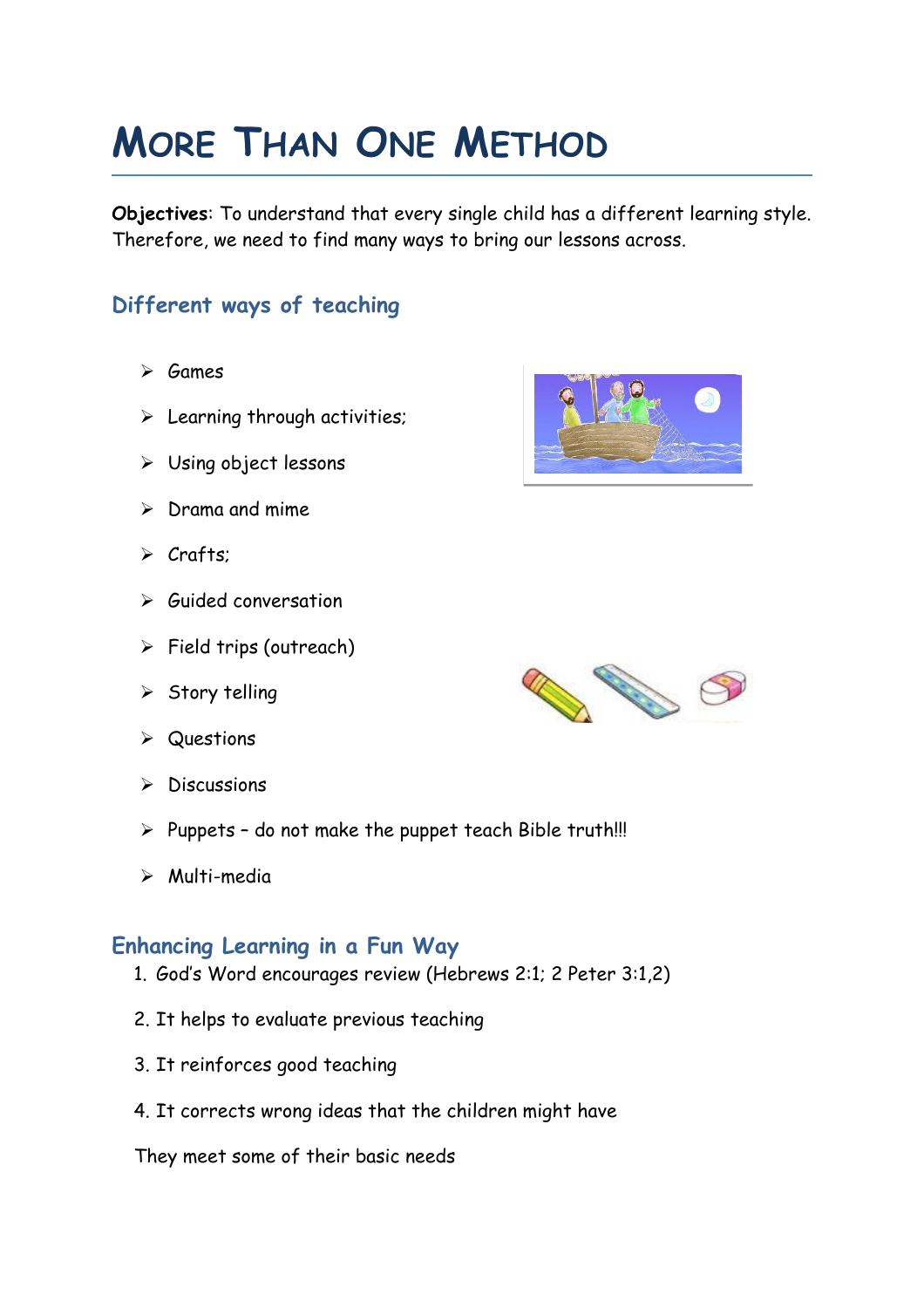- They need **activity**
- They need to **achieve**
- They need to **feel approval**
- They need to have new **experiences**
- $\triangleright$  They need to learn how to have friendly **competition**

### **Edgar Dale's triangle<sup>i</sup> (see following page)**

There are many different teaching methods. Edgar Dale made a study of effective methods of teaching and arranged ten of them in a triangle. (Look at the diagram). The methods are arranged from the most effective (1) to the least effective (10). The top of the triangle (10) shows learning based on the experiences of other people. This method is based mainly upon one-way communication and requires little effort from the child. The base of the triangle (1) shows a method of learning based on the child's experiences. The child is therefore much more involved in the learning process.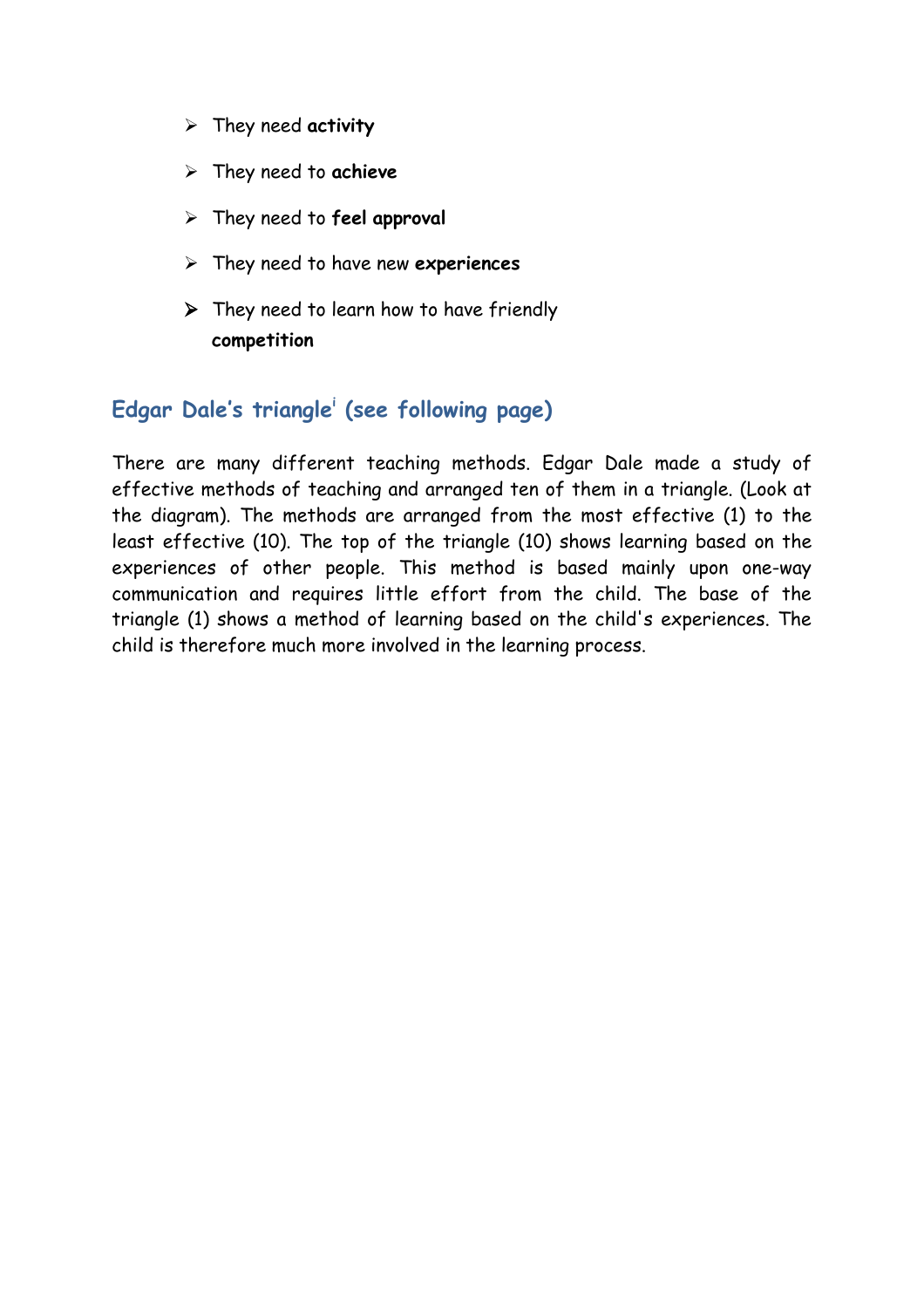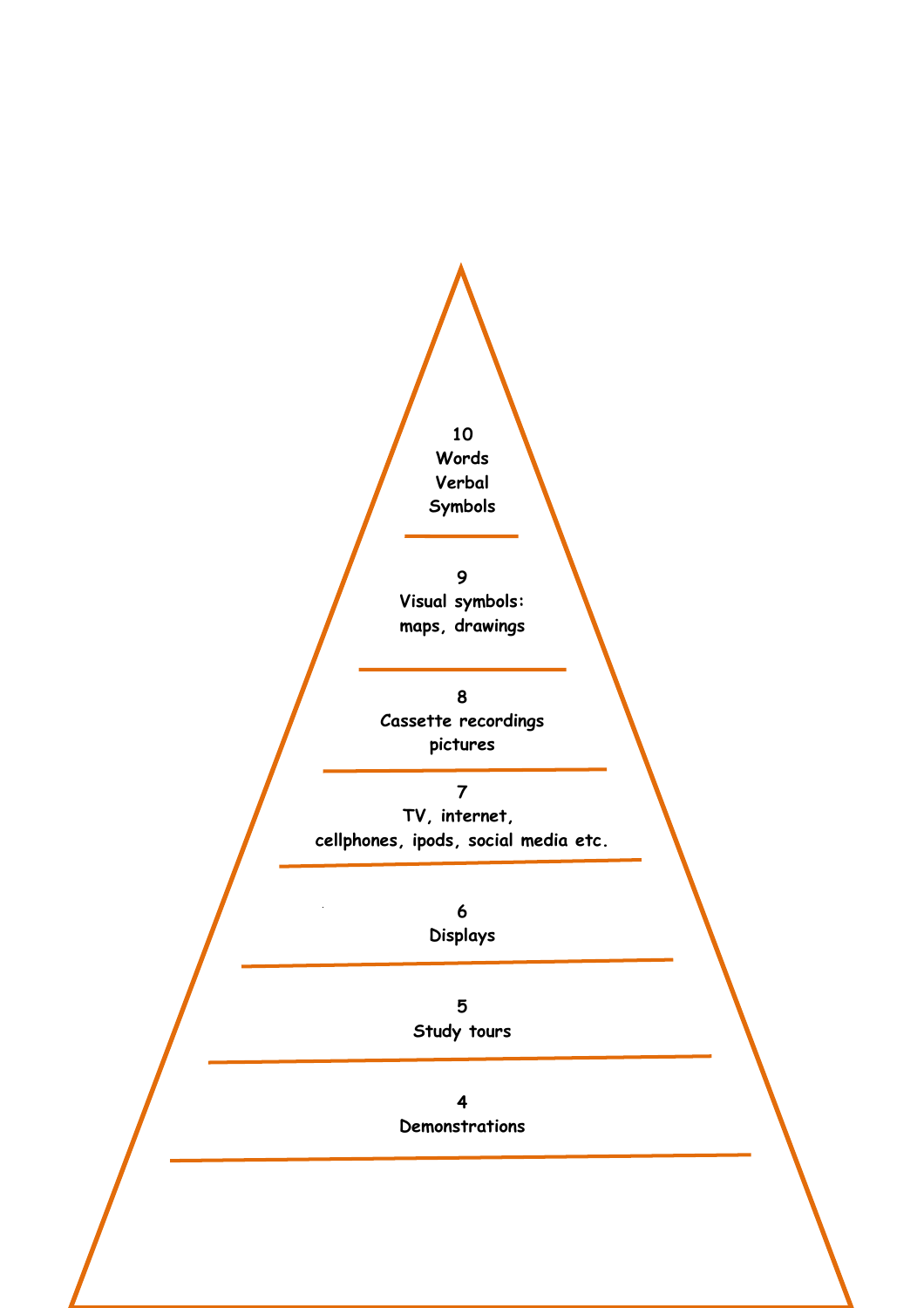| 2<br>Artificial experiences, play-acting, games etc. |
|------------------------------------------------------|
|                                                      |
| Direct personal experience                           |

#### **Asking different types of questions**

The AIM is to get them talk – to give them an opportunity to participate. Research show that we retain:

- $\geq 10\%$  of what we read;
- $\geq$  20% of what we hear:
- $\geq$  30% of what we see,
- $>$  50% of what we hear & see:
- > 70% of what we hear, see & tell; and
- $\geq 90\%$  of what we hear, see, tell & demonstrate.

The child would say to us, **"Use me or lose me".**

1. **Fact questions** test Bible knowledge. Use about 50% of these

(Example: Who was the first man and woman on the earth?)

What did God tell them not to do?

When did they try to hide themselves?

Where did they have to go after they had sinned?

2. **Spiritual truth questions** aid understanding. Use about 30% of these

(Examples: Why is Jesus the only one who could die on the cross for your sin?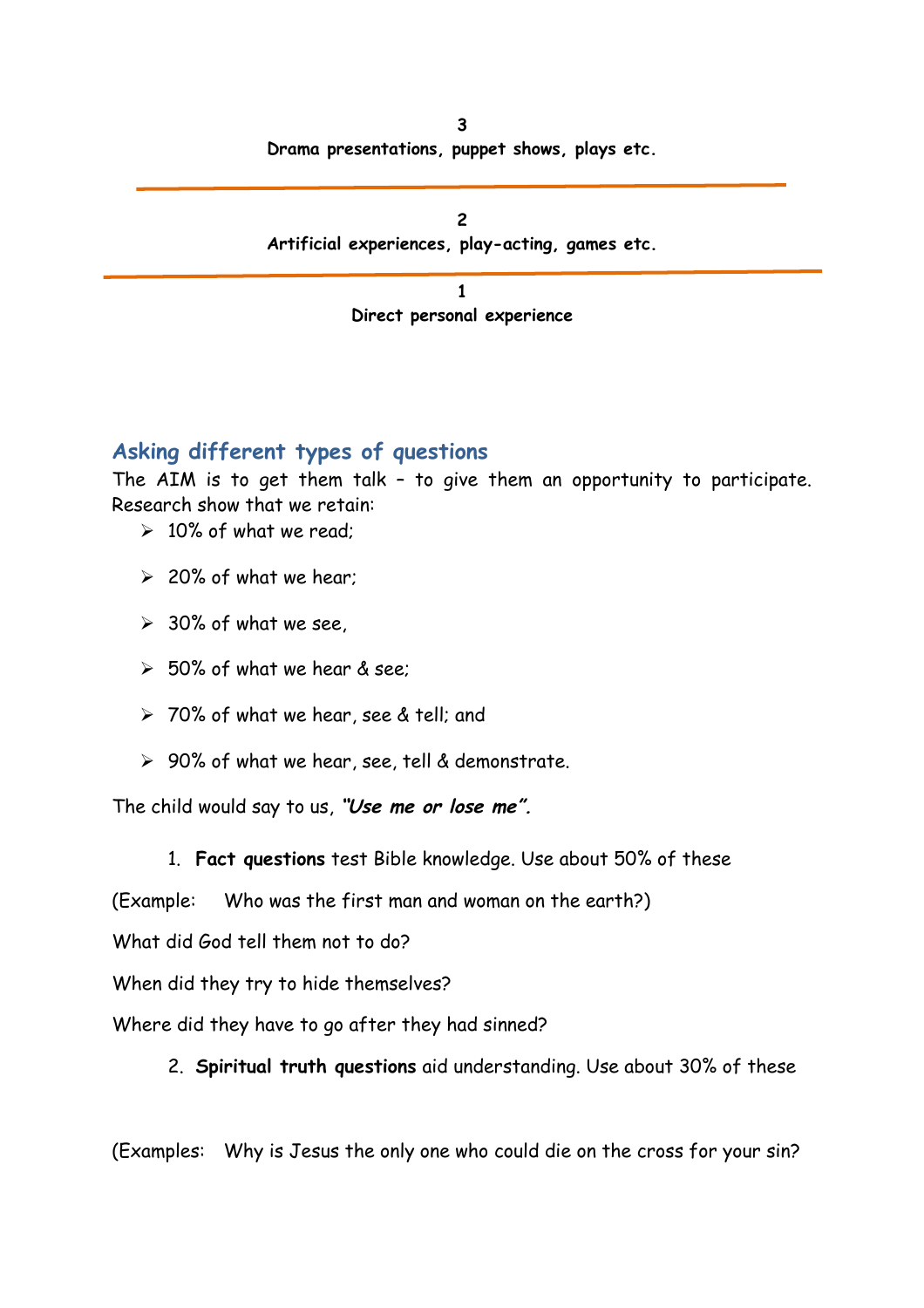What is it that separates you from God?

What is a Bible verse that tells us about God's love?)

3. **Application questions** help the child see how the lesson affects his life. They use the word "you". Use about 20% of these

Questions can be based on the main teaching of the lesson

(Example: Main Teaching—If you know Jesus as your Saviour, God wants you to obey Him. Question—What is one special way you can obey God this week?)

Questions may be based on the Bible verse

(Example: What can you do this week to put our verse, Ephesians 4:32, into practice?)

Questions may encourage the child to give a testimony

(Example: Who will tell me about when you trusted Jesus as your Saviour?)

#### **Guidelines**

Accept the student's answer if possible then give your desired answer.

(Example: You ask, "What happened after Jesus died?" You want an answer about Jesus becoming alive again. A child answers, "He was buried." You say, "That's right, but He didn't stay dead, did He? He arose from the dead and is alive today.")

Emphasise that everyone is a winner when learning about God's Word.

Write questions that start with what, who, why, when, where and how.

Write thought-provoking questions rather than questions which can be answered with "yes" or "no".

\* ㅋ ㅌ ㅍ ㅊ ㅋ ㅌ ㅍ ㅊ ㅋ ㅌ ㅍ

Write questions with varying levels of difficulty

**DISCUSS**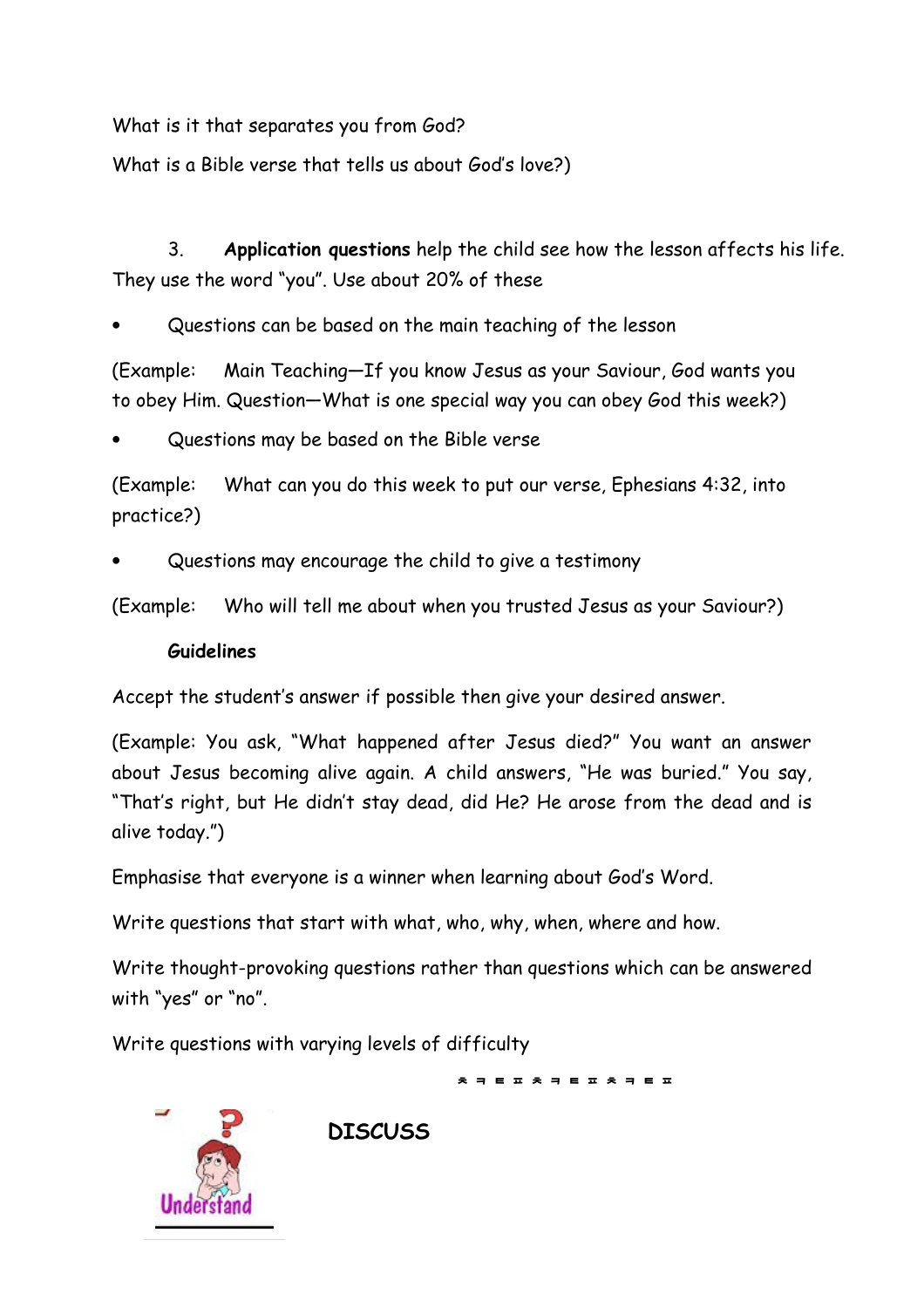1. Do you know any other methods that might help others reach children? Please feel free to share.

- 2. Do you have a testimony that could encourage others? Please share.
- 3. Your thoughts .............................................................................................................